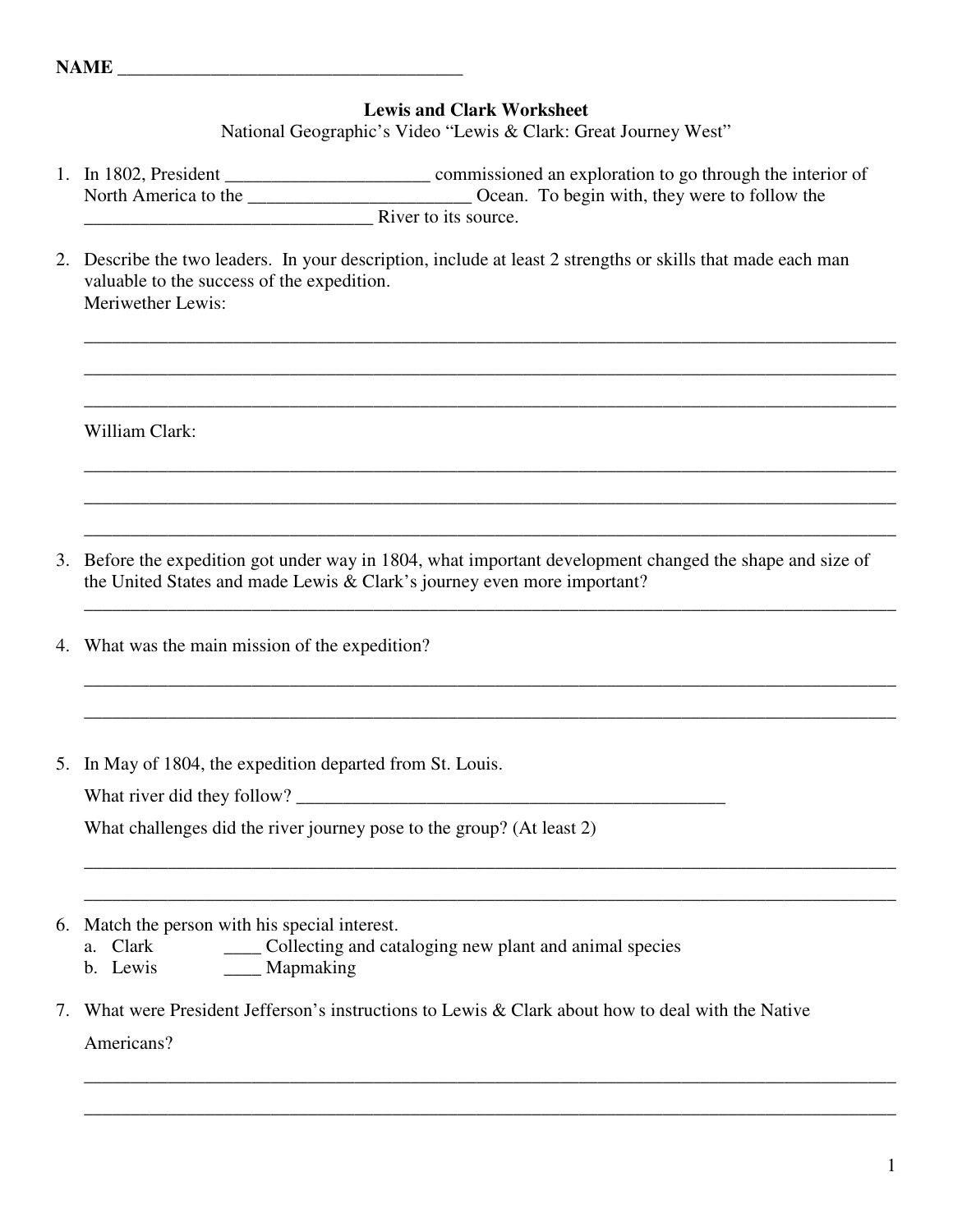- 8. What message from President Jefferson did Lewis and Clark give each of the tribes they met?
- 9. Lewis and Clark spent their first winter with the Mandan and Hidatsa Indians. During their 5-month stay, they spent their time preparing for the journey ahead. Describe the one arrangement they made during the winter that proved critical to their eventual success.

\_\_\_\_\_\_\_\_\_\_\_\_\_\_\_\_\_\_\_\_\_\_\_\_\_\_\_\_\_\_\_\_\_\_\_\_\_\_\_\_\_\_\_\_\_\_\_\_\_\_\_\_\_\_\_\_\_\_\_\_\_\_\_\_\_\_\_\_\_\_\_\_\_\_\_\_\_\_\_\_\_\_\_\_\_\_\_

\_\_\_\_\_\_\_\_\_\_\_\_\_\_\_\_\_\_\_\_\_\_\_\_\_\_\_\_\_\_\_\_\_\_\_\_\_\_\_\_\_\_\_\_\_\_\_\_\_\_\_\_\_\_\_\_\_\_\_\_\_\_\_\_\_\_\_\_\_\_\_\_\_\_\_\_\_\_\_\_\_\_\_\_\_\_\_

\_\_\_\_\_\_\_\_\_\_\_\_\_\_\_\_\_\_\_\_\_\_\_\_\_\_\_\_\_\_\_\_\_\_\_\_\_\_\_\_\_\_\_\_\_\_\_\_\_\_\_\_\_\_\_\_\_\_\_\_\_\_\_\_\_\_\_\_\_\_\_\_\_\_\_\_\_\_\_\_\_\_\_\_\_\_\_

\_\_\_\_\_\_\_\_\_\_\_\_\_\_\_\_\_\_\_\_\_\_\_\_\_\_\_\_\_\_\_\_\_\_\_\_\_\_\_\_\_\_\_\_\_\_\_\_\_\_\_\_\_\_\_\_\_\_\_\_\_\_\_\_\_\_\_\_\_\_\_\_\_\_\_\_\_\_\_\_\_\_\_\_\_\_\_

\_\_\_\_\_\_\_\_\_\_\_\_\_\_\_\_\_\_\_\_\_\_\_\_\_\_\_\_\_\_\_\_\_\_\_\_\_\_\_\_\_\_\_\_\_\_\_\_\_\_\_\_\_\_\_\_\_\_\_\_\_\_\_\_\_\_\_\_\_\_\_\_\_\_\_\_\_\_\_\_\_\_\_\_\_\_\_

\_\_\_\_\_\_\_\_\_\_\_\_\_\_\_\_\_\_\_\_\_\_\_\_\_\_\_\_\_\_\_\_\_\_\_\_\_\_\_\_\_\_\_\_\_\_\_\_\_\_\_\_\_\_\_\_\_\_\_\_\_\_\_\_\_\_\_\_\_\_\_\_\_\_\_\_\_\_\_\_\_\_\_\_\_\_\_

\_\_\_\_\_\_\_\_\_\_\_\_\_\_\_\_\_\_\_\_\_\_\_\_\_\_\_\_\_\_\_\_\_\_\_\_\_\_\_\_\_\_\_\_\_\_\_\_\_\_\_\_\_\_\_\_\_\_\_\_\_\_\_\_\_\_\_\_\_\_\_\_\_\_\_\_\_\_\_\_\_\_\_\_\_\_\_

\_\_\_\_\_\_\_\_\_\_\_\_\_\_\_\_\_\_\_\_\_\_\_\_\_\_\_\_\_\_\_\_\_\_\_\_\_\_\_\_\_\_\_\_\_\_\_\_\_\_\_\_\_\_\_\_\_\_\_\_\_\_\_\_\_\_\_\_\_\_\_\_\_\_\_\_\_\_\_\_\_\_\_\_\_\_\_

\_\_\_\_\_\_\_\_\_\_\_\_\_\_\_\_\_\_\_\_\_\_\_\_\_\_\_\_\_\_\_\_\_\_\_\_\_\_\_\_\_\_\_\_\_\_\_\_\_\_\_\_\_\_\_\_\_\_\_\_\_\_\_\_\_\_\_\_\_\_\_\_\_\_\_\_\_\_\_\_\_\_\_\_\_\_\_

\_\_\_\_\_\_\_\_\_\_\_\_\_\_\_\_\_\_\_\_\_\_\_\_\_\_\_\_\_\_\_\_\_\_\_\_\_\_\_\_\_\_\_\_\_\_\_\_\_\_\_\_\_\_\_\_\_\_\_\_\_\_\_\_\_\_\_\_\_\_\_\_\_\_\_\_\_\_\_\_\_\_\_\_\_\_\_

\_\_\_\_\_\_\_\_\_\_\_\_\_\_\_\_\_\_\_\_\_\_\_\_\_\_\_\_\_\_\_\_\_\_\_\_\_\_\_\_\_\_\_\_\_\_\_\_\_\_\_\_\_\_\_\_\_\_\_\_\_\_\_\_\_\_\_\_\_\_\_\_\_\_\_\_\_\_\_\_\_\_\_\_\_\_\_

\_\_\_\_\_\_\_\_\_\_\_\_\_\_\_\_\_\_\_\_\_\_\_\_\_\_\_\_\_\_\_\_\_\_\_\_\_\_\_\_\_\_\_\_\_\_\_\_\_\_\_\_\_\_\_\_\_\_\_\_\_\_\_\_\_\_\_\_\_\_\_\_\_\_\_\_\_\_\_\_\_\_\_\_\_\_\_

\_\_\_\_\_\_\_\_\_\_\_\_\_\_\_\_\_\_\_\_\_\_\_\_\_\_\_\_\_\_\_\_\_\_\_\_\_\_\_\_\_\_\_\_\_\_\_\_\_\_\_\_\_\_\_\_\_\_\_\_\_\_\_\_\_\_\_\_\_\_\_\_\_\_\_\_\_\_\_\_\_\_\_\_\_\_\_

\_\_\_\_\_\_\_\_\_\_\_\_\_\_\_\_\_\_\_\_\_\_\_\_\_\_\_\_\_\_\_\_\_\_\_\_\_\_\_\_\_\_\_\_\_\_\_\_\_\_\_\_\_\_\_\_\_\_\_\_\_\_\_\_\_\_\_\_\_\_\_\_\_\_\_\_\_\_\_\_\_\_\_\_\_\_\_

\_\_\_\_\_\_\_\_\_\_\_\_\_\_\_\_\_\_\_\_\_\_\_\_\_\_\_\_\_\_\_\_\_\_\_\_\_\_\_\_\_\_\_\_\_\_\_\_\_\_\_\_\_\_\_\_\_\_\_\_\_\_\_\_\_\_\_\_\_\_\_\_\_\_\_\_\_\_\_\_\_\_\_\_\_\_\_

\_\_\_\_\_\_\_\_\_\_\_\_\_\_\_\_\_\_\_\_\_\_\_\_\_\_\_\_\_\_\_\_\_\_\_\_\_\_\_\_\_\_\_\_\_\_\_\_\_\_\_\_\_\_\_\_\_\_\_\_\_\_\_\_\_\_\_\_\_\_\_\_\_\_\_\_\_\_\_\_\_\_\_\_\_\_\_

- 10. In June of 1805 they resumed their travels. They continued westward on the Missouri River until they reached a fork. How did they know which fork to take?
- 11. Why was it important for the expedition to find the Shoshone Indians?
- 12. Who did Sacagawea recognize when negotiating with the Shoshone?
- 13. What surprised Lewis & Clark about the mountains they encountered?
- 14. When they finally emerged from the mountains, they met and stayed with the Nez Perce Indians. During this stay they recuperated and built dugout canoes. Now they were traveling \_\_\_\_\_\_\_\_\_\_\_\_\_\_\_\_\_\_\_\_\_\_\_\_\_\_\_\_\_\_\_\_\_\_ (UPSTREAM or DOWNSTREAM) on the Columbia River.
- 15. After 1 and 1/2 years they finally reached the Pacific Ocean. They were forced to spend their  $2^{nd}$  winter away from home. How did they decide where to stay?

What was unusual about the way they made this decision?

- 16. What was the weather like at Fort Clatsop?\_\_\_\_\_\_\_\_\_\_\_\_\_\_\_\_\_\_\_\_\_\_\_\_\_\_\_\_\_\_\_\_\_\_\_
- 17. After 4 months at Fort Clatsop, they started home again in March of 1806.

How long did it take them to return to St. Louis?

How far had they traveled? (Total miles) \_\_\_\_\_\_\_\_\_\_\_\_\_\_\_\_\_\_\_\_\_\_\_\_\_\_\_\_\_\_\_\_\_\_\_

How long had they been gone?